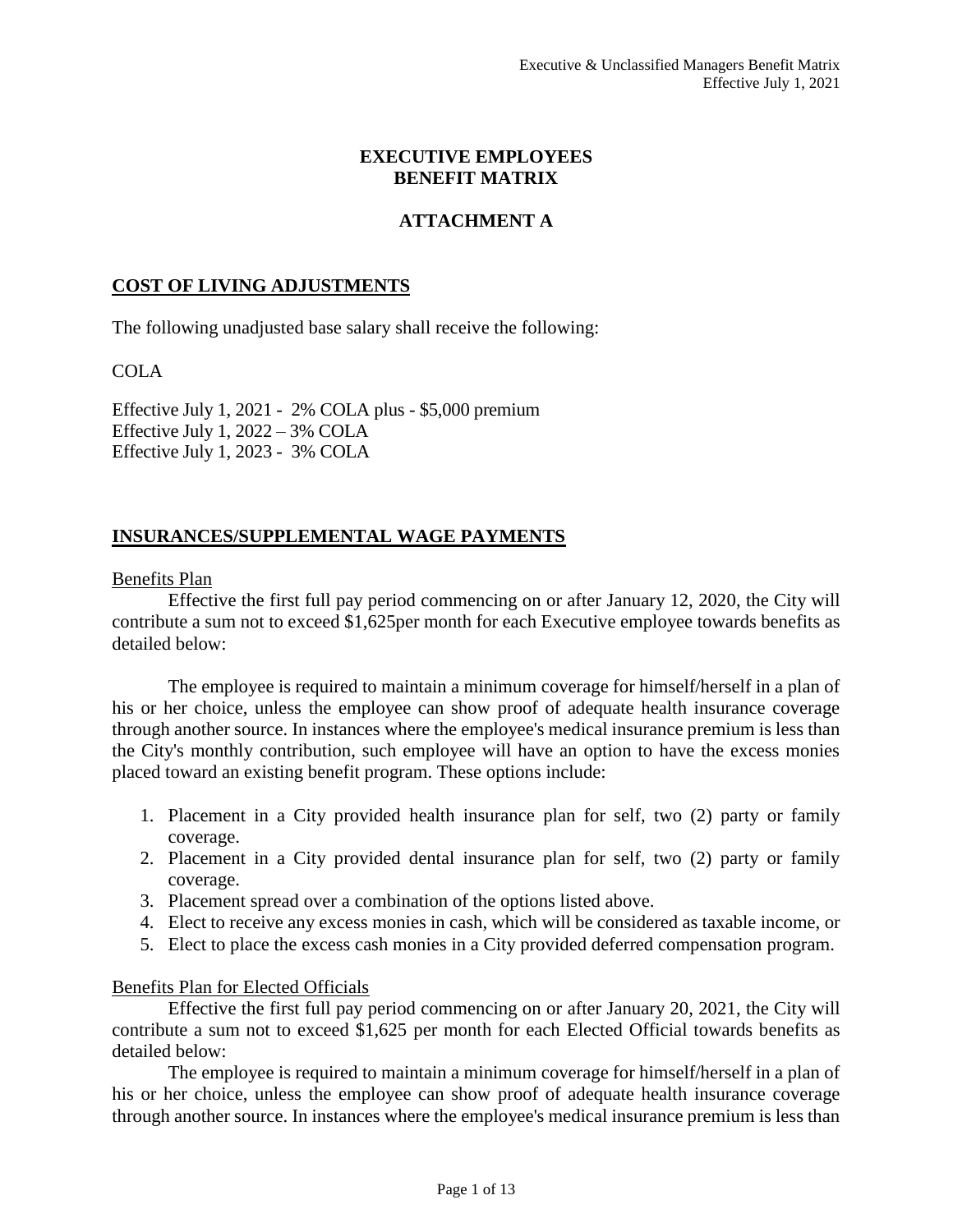the City's monthly contribution, such employee will have an option to have the excess monies placed toward an existing benefit program. These options include:

1) Use funds to purchase City sponsored Health dental and/or vision insurance 2**)** Be reimbursed for purchasing Health, Dental, vision insurance on the open market ( not through the city) and/or

3) Deposit funds into the City sponsored Retirement Plan

## *\*Special Note for Elected Officials: COLA's, Premium bonuses or any other Cash out of benefits as taxable income is not permitted under the law*

### Vision Plan

Effective the first full pay period commencing on or after July 1, 2017, the City will provide a vision plan, and will contribute up to a maximum premium cost of \$37.55 per month.

### Life Insurance

The City will provide term life insurance in the face amount of \$100,000.

#### Long-Term Disability and Short Term Disability

The City will provide long-term and short-term disability insurance coverage as set forth in the plan on file in the Personnel Services Office.

### **RETIREMENT**

#### Retirement — Miscellaneous Employees

In accordance with City Resolution 2015-094, effective October 25, 2015, employees will pay 100% of the employee's membership contribution to the California Public Employees Retirement System (CalPERS). All such employee contributions shall be deposited in the member's retirement.

#### Retirement — Sworn Employees

In accordance with City Resolution 2015-094, effective October 25, 2015, employees will pay 100% of the employee's membership contribution to the California Public Employees Retirement System (CalPERS). All such employee contributions shall be deposited in the member's retirement account.

## **Retiree Health Benefit Plan for Employees Hired Before July 1, 2020:**

For all employees hired prior to July 1, 2020, if upon retirement from the City, the employee enrolls in the City's CalPERS medical care plan, the City will pay the minimum employer contribution to CalPERS that is required by Government Code Section 22892(b). In addition, the City will also pay the premium cost for retiree-only coverage in the retiree's chosen medical plan.

Effective the first full pay period following the date of MOU approval by City Council the Health reimbursement Account (HRA) will be terminated.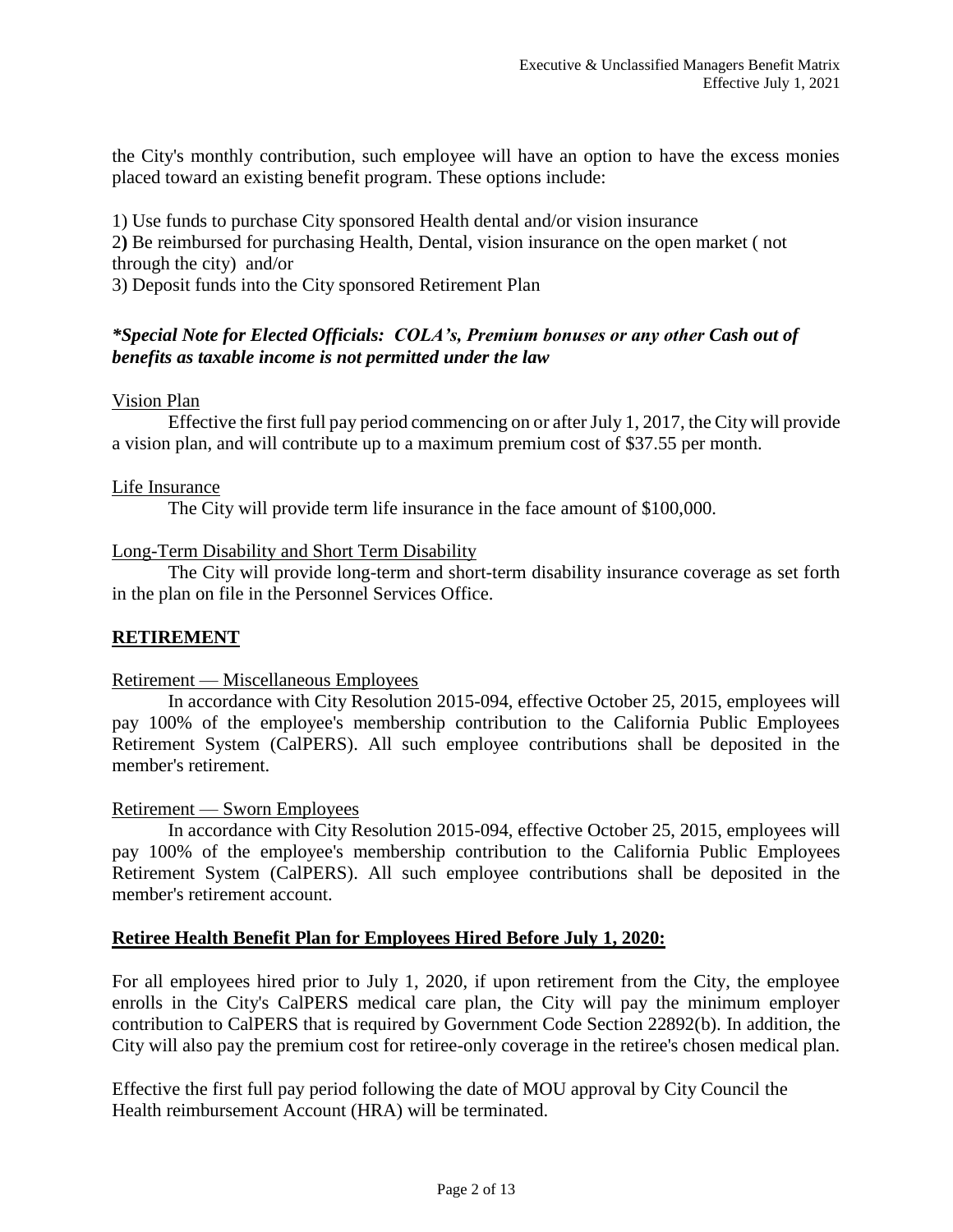## **Retiree Health Benefit Plan for Employees Hired on or After July 1, 2020:**

For all employees hired on or after July 1, 2020, if upon retirement from the City, the employee enrolls in the City's CalPERS medical care plan, the City will pay only the minimum employer contribution to CalPERS that is required by Government Code section 22892(b).

## **TRANSPORTATION ALLOWANCE**

Effective the first full pay period commencing on or after July 1, 2017, the City will provide an Executive employee an amount of \$500.00 per month transportation allowance except for the Police Chief who may choose a take-home, City-owned vehicle. Included is the use of a City provided take home vehicle so that employee may respond to emergencies. The use of a City vehicle does not include personal vacations and does not include personal travel a distance more than a 50 mile radius from the City. Transportation allowance may be used for public or alternative transportation.

# **ELECTRONIC DEVICE MONTHLY ALLOWANCE**

Effective the first full pay period commencing on or after July 1, 2017, the City will provide an Executive employee an amount of \$150.00 per month to obtain and maintain access to personal electronic communication devices (smart phones, tablets, laptops, etc.) also used for City business.

# **LONGEVITY PAY**

Effective the first full pay period following the date of MOU approval by City Council the City agrees to provide a monthly longevity premium to each eligible employee as follows:

| <b>Years of Service</b>                  | <b>Monthly Premium</b> |
|------------------------------------------|------------------------|
| Five $(5)$ – Nine $(9)$ Years            | \$50                   |
| Ten $(10)$ – Fourteen $(14)$ Years       | \$100                  |
| Fifteen $(15)$ – Nineteen $(19)$ Years   | \$150                  |
| Twenty $(20)$ – Twenty-four $(24)$ Years | \$200                  |
| Twenty-five (25) Years or more           | \$250                  |

Part-time longevity will be applied at fifty percent (50%). For example, one year of part-time work cannot count for more than one half year of longevity. Employees hired full-time after July 1, 2020 will not receive part-time credit for longevity. This section is effective upon ratification and shall not result in back pay or retro pay.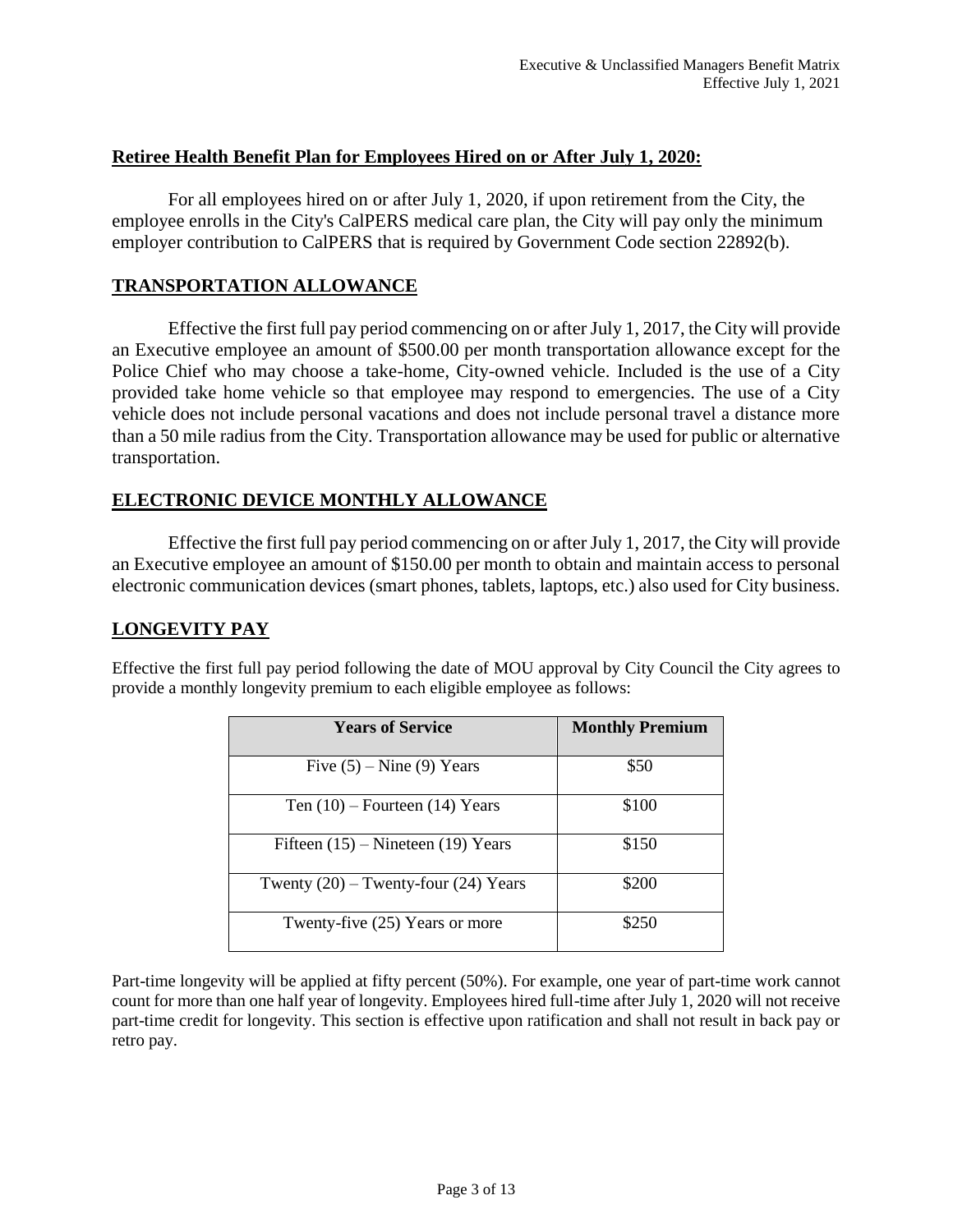## **ATTENDANCE AND LEAVES**

#### Sick Leave

The general policy for sick leave will be as set forth, for all full-time employees, in Section 11.4 of the Personnel Rules.

Sick leave will accrue at the rate of 3.6923 hours on a biweekly basis and shall be debited on an hourly basis.

Effective September 7, 1994, each eligible employee shall elect their maximum sick leave hours accrual. Dependent upon the total number of currently accrued sick leave hours, the maximum sick leave hours accrual may be set at 300 hours, 600 hours or 900 hours. If an eligible employee wishes to elect a maximum sick leave accrual level that is at a higher level than their closest currently accrued sick leave hours, they may do so. The maximum accrual elected by the eligible employee will be irrevocable.

When an employee's service with the City is terminated for any reason, no compensation shall be paid for the unused sick leave hours accrual bank.

#### Annual Sick Leave Incentive

Sick leave shall accrue on hourly basis of eight (8) hours per month and shall be debited on an hourly usage basis. Each January 1, eligible employees will commence to accrue sick leave hours above their prior elected sick leave hours bank (300, 600 or 900).

At the close of the calendar year, each eligible employee will receive 75% of the unused portion of sick leave hours as compensation, calculated at their then straight time hourly rate. Payment will be made at the next closest pay period.

#### Vacation

All Executive employees shall accrue vacation leave in accordance with the following:

- a. Employees having less than five (5) years of service with the City: 3.6923 hours on a biweekly basis for time actually worked.
- b. Employees having more than five (5) years of service but less than ten (10) years of service with the City: 4.6154 hours on a biweekly basis for time actually worked.
- c. Employees having more than ten (10) years but less than fifteen (15) years of service with the City: 5.5385 hours on a biweekly basis for time actually worked.
- d. Employees having more than fifteen (15) years but less than twenty (20) years of service with the City: 6.4615 hours on a biweekly basis for time actually worked.
- e. Employees having over twenty (20) years of service with the City: 7.3846 hours on a biweekly basis for time actually worked.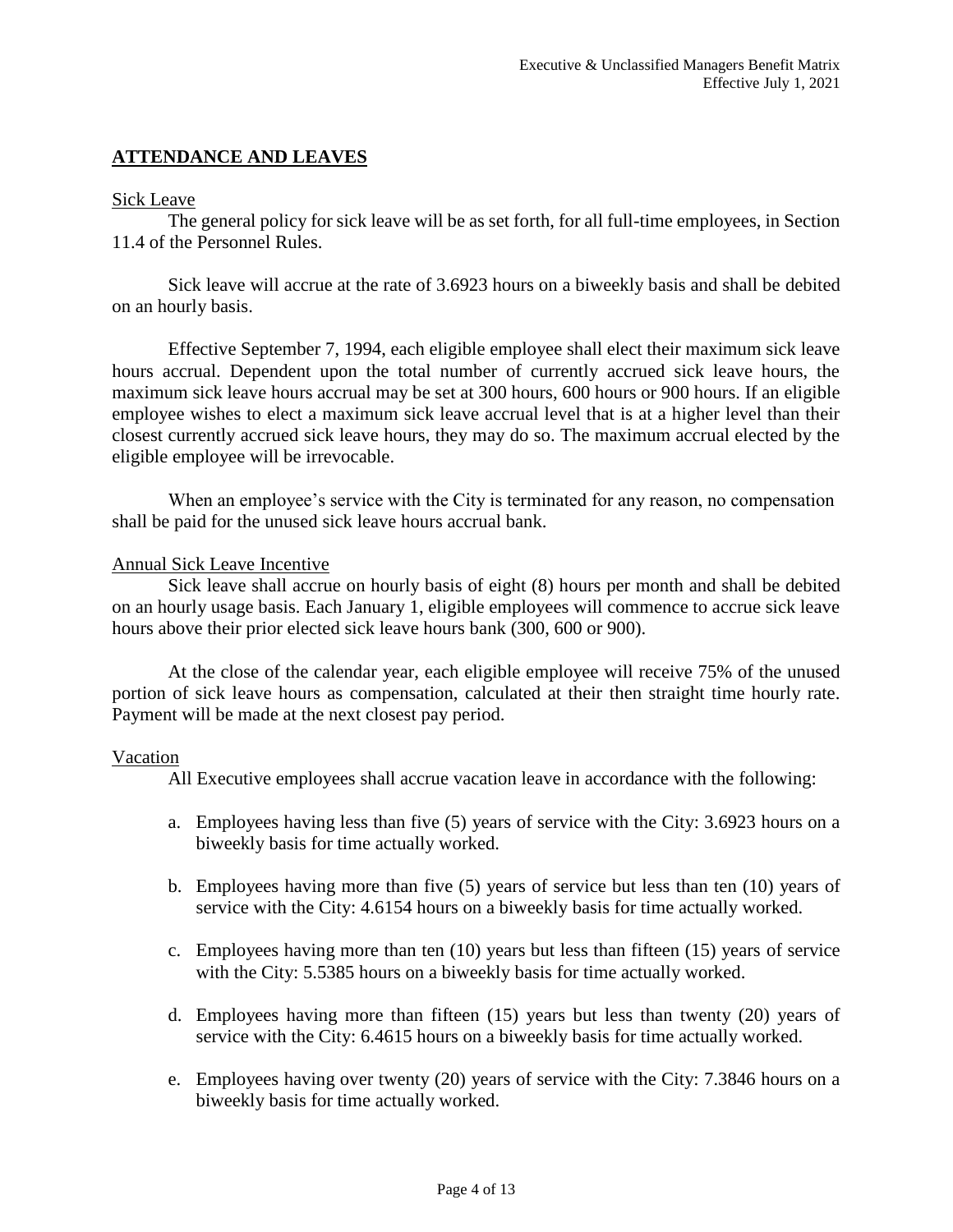Employees will be entitled to utilize accrued vacation leave after completion of six (6) months continuous employment with the City.

Executive Employees will be allowed to bank excess vacation accrual time for business necessity reasons only. Business necessity is defined as an urgent operational need requiring the employee's presence, as determined by the City Manager.

Human Resources will send out an email reminder on a semi-annual basis reminding employees to routinely check their vacation balances online to determine if they are at a use or lose status.

#### Bereavement Leave

Each Executive employee shall receive the equivalent of their workweek per incident, as needed, for a death in his or her immediate family. Immediate family shall mean and include only the employee's spouse, children, step-children, parents, spouse's parents, grandparents, spouse's grandparents, brothers and sisters. Said time will not be cumulative from one twelve month period to another nor will pay in lieu of unused leave for bereavement be provided.

#### Administrative Leave

Effective July 1, 2017, the CEO shall receive a maximum of one hundred twenty-five (125) hours of administrative leave. Payouts for unused time is discretionary and can be paid out at any time during each fiscal year. All other Executive employees shall receive a maximum of one hundred twenty (120) hours of administrative leave each fiscal year. For all other Executive employees, unused time at the end of each fiscal year, June  $30<sup>th</sup>$ , will be paid during the following month of July with said time being calculated at their then straight time hourly rate.

### Holidays

All Executive employees are currently working on an alternate work schedule of four (4) days, ten (10) hours. While assigned to such work schedule, the following days shall be observed as holidays:

January 1st, the third Monday in February; the last Monday in May; July 4th; the first Monday in September; November 11th; the fourth Thursday in November; December 24th; December 25th; and such other days as may be designated as holidays by motion of the City Council.

If any of the foregoing holidays falls on a Friday and/or Saturday, the holiday will not be observed on the preceding Wednesday or Thursday. If any of the holidays fall on a Sunday, the Monday following is the holiday in lieu thereof.

### Floating Holidays

For each Executive employee working the 4/10 plan such employee will receive two (2) ten (10) hour days of floating leave, for a total of 20 hours.

### Holiday Bank

At the beginning of each calendar year, the City will determine how many of the set holidays fall on a Friday and/or Saturday. An employee will be credited with an equivalent number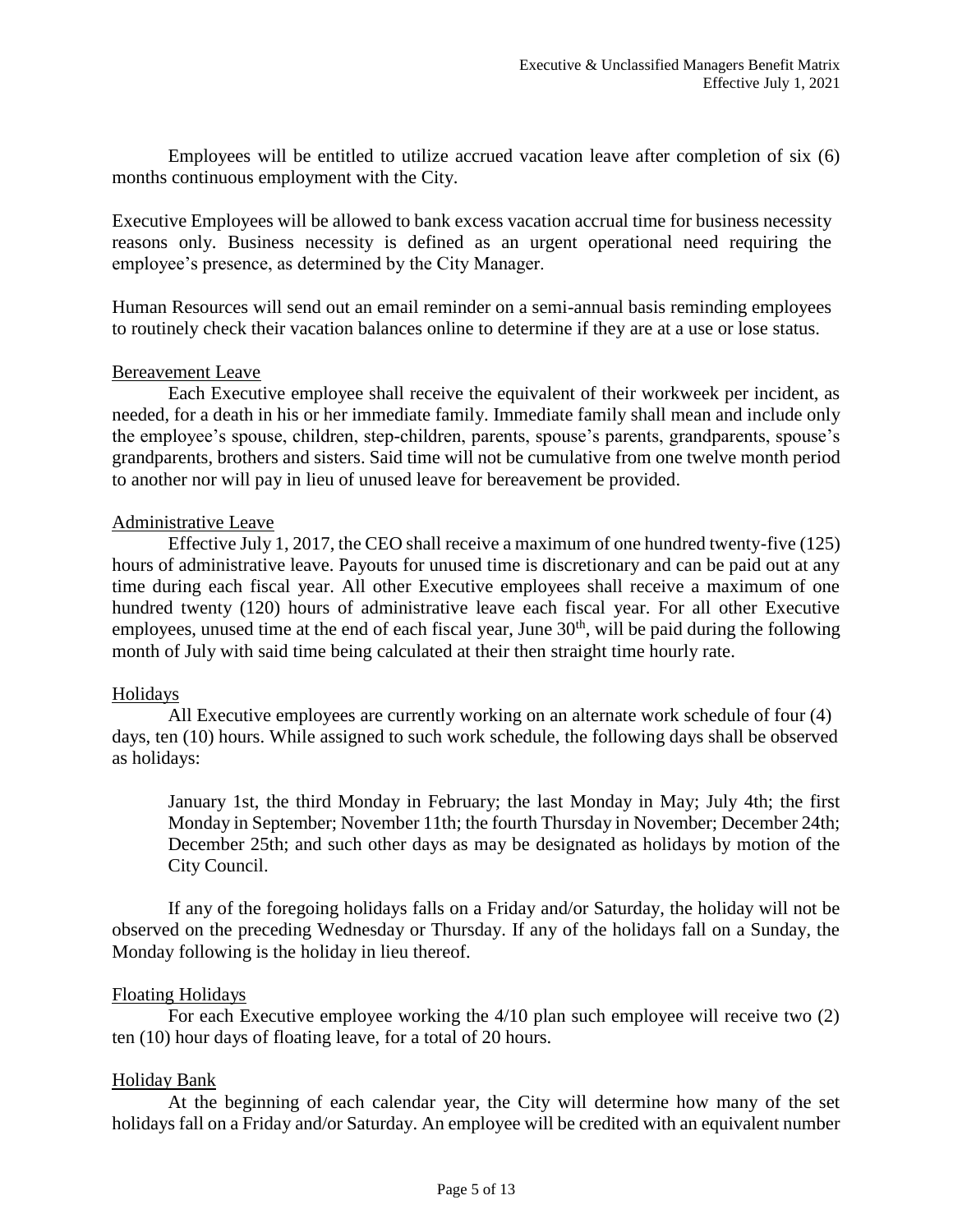of hours of holiday time ("Holiday Bank"). Each affected employee will also be credited with the above floating holidays. For Executive Employees working the four (4) day, ten (10) hour alternate work schedule, the holiday bank will be calculated at ten (10) hours per holiday.

Employees may accumulate up to a maximum of one hundred (100) hours of holiday bank time. Each January 1, such excess hours will be removed from the employee's holiday bank hours accrual, calculated at their then straight time hourly rate and placed in a holiday hours bank to be paid no later than June 30 of the same year.

If an employee separates employment from the City, and has used holiday bank time prior to the occurrence of the actual holiday, he/she will have his/her vacation bank, administrative leave and/or final paycheck reduced to reflect the excess holiday bank time used.

If an employee separates employment from the City, and has not used any eligible accrued holiday bank time, he/she will be paid for such eligible holiday bank time at his/her straight time rate.

### Compensation for Accrued Leave Time

Notwithstanding the maximum accruals established for vacation, administrative leave and holiday bank, Executive employees may accrue up to a maximum of three (3) months of additional paid leave time composed of a combination of vacation, administrative leave and/or holiday bank time.

### **DEFERRED COMPENSATION**

Effective the first full pay period commencing on or after January 12, 2020, the City will contribute \$750.00 per month to each employee into a City sponsored defined contribution retirement plan.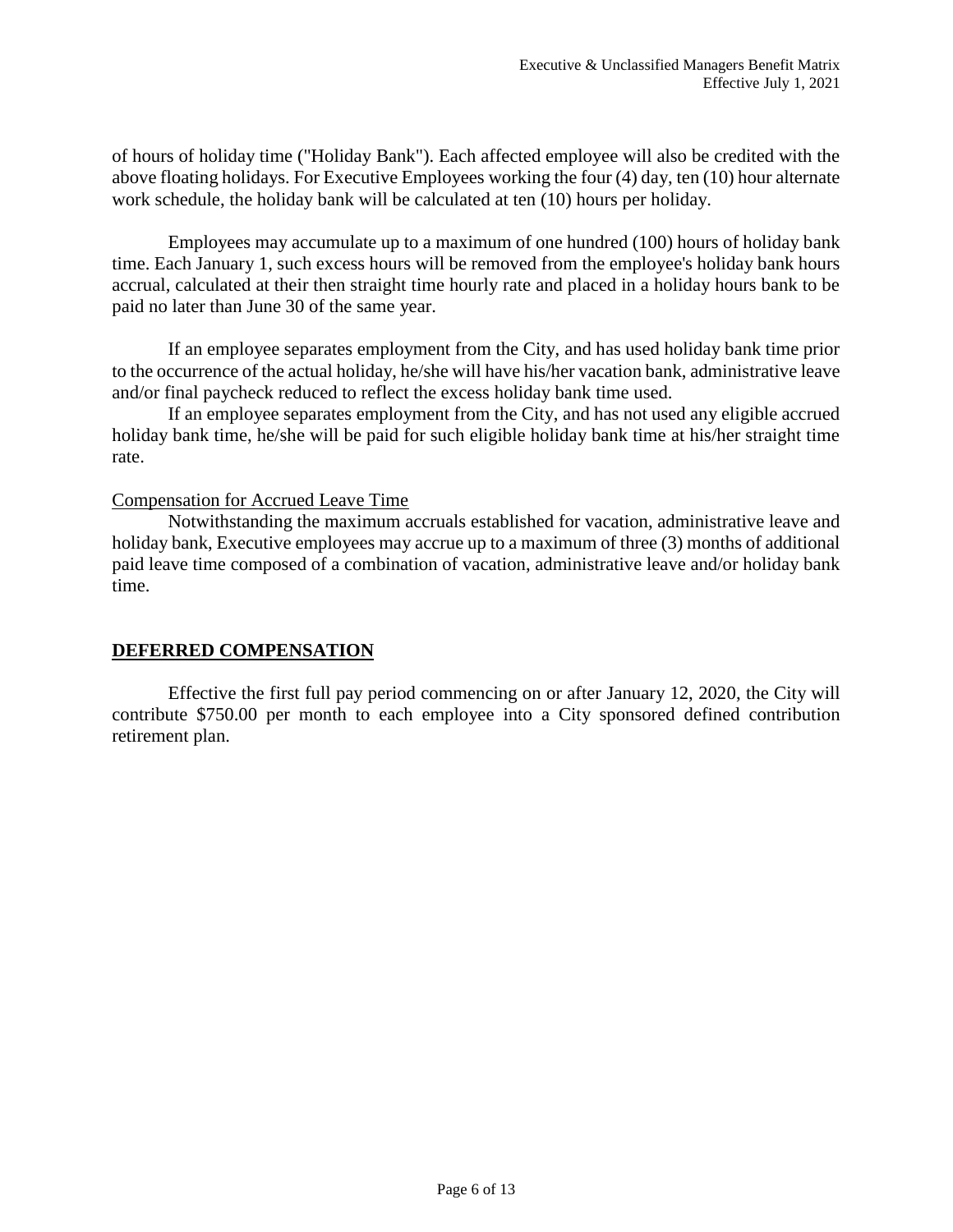### **UNCLASSIFIED MANAGERS BENEFITS MATRIX**

## **ATTACHMENT B**

#### **COST OF LIVING ADJUSTMENTS**

The following unadjusted base salary shall receive the following:

#### COLA

Effective July 1, 2021 - 2% COLA plus - \$5,000 premium Effective July 1, 2022 – 3% COLA Effective July 1, 2023 - 3% COLA

### **INSURANCES/SUPPLEMENTAL WANE PAYMENTS**

#### Benefits Plan

Effective the first full pay period commencing on or after July 1, 2017, the maximum amount of monies that are eligible for cash out shall be capped at \$1,200 per month.

Effective the first full pay period commencing on or after July 1, 2017, the City's contribution to medical and dental premiums shall be increased to \$1,400 per month.

The employee is required to maintain a minimum coverage for himself/herself in a plan of their choice unless the employee can show proof they have adequate health insurance coverage through another source. In instances where the employee's medical insurance premium is less than the City's monthly contribution, such employee will have an option to have the excess monies placed toward an existing benefit program. These options include:

- 1. Placement in a City provided health insurance plan for self, two (2) party or family coverage;
- 2. Placement in a City provided dental insurance plan for self, two (2) party or family coverage;
- 3. Placement spread over a combination of the options listed above;
- 4. Elect to receive any excess monies in cash, which will be considered as taxable income; or
- 5. Elect to place the excess cash monies in a City provided deferred compensation program.

#### Vision Plan

Effective the first full pay period commencing on or after July 1, 2017, the City will provide a vision plan to all affected employees, and will contribute up to a maximum premium cost of \$37.55 per month. If the premium exceeds the amount, then the employee shall be responsible to pay the difference in excess of\$37.55.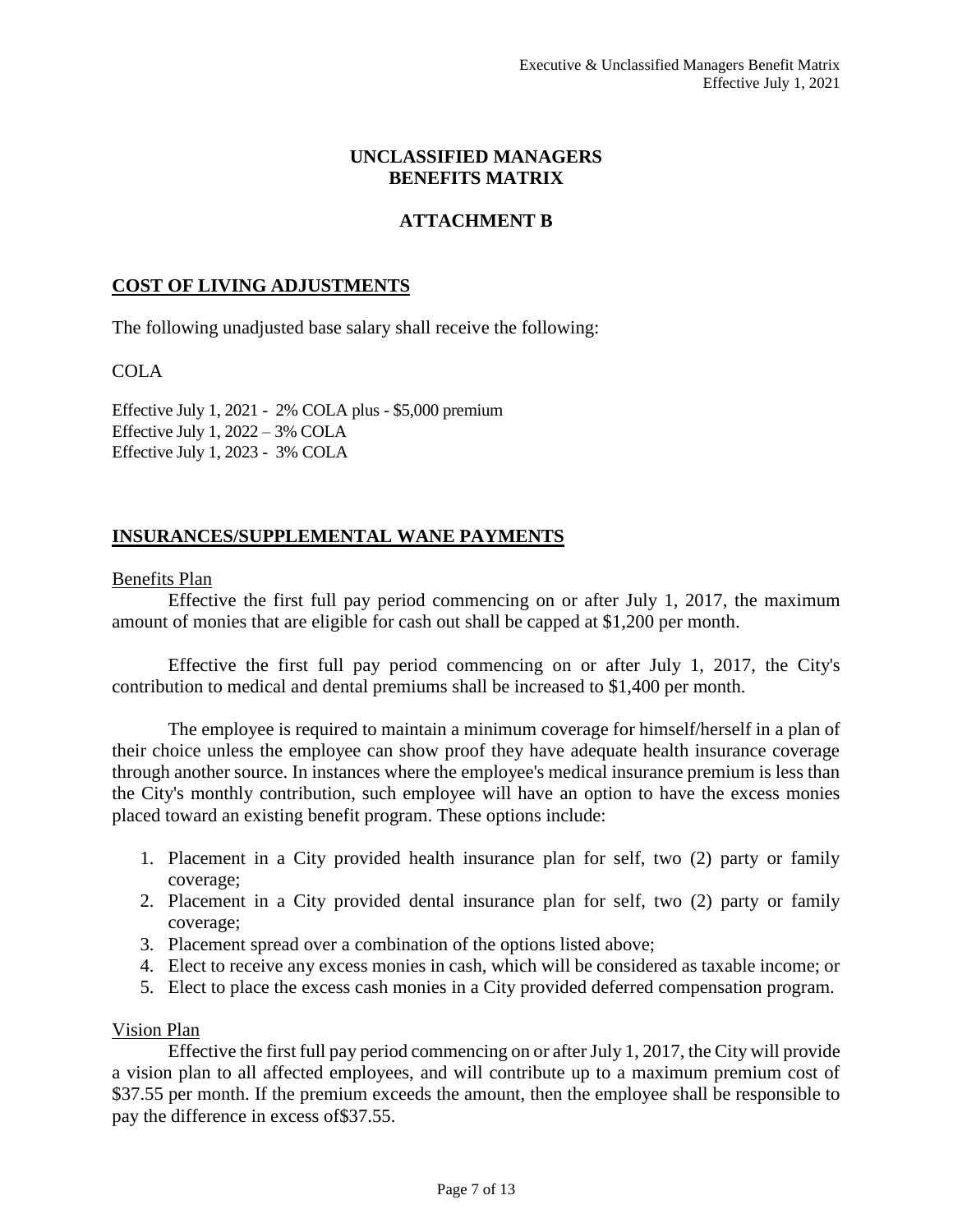### Life Insurance

The City will provide term life insurance in the face amount of \$60,000 effective April 6, 2016.

The City will provide a supplemental life insurance program to enable employees to purchase additional life insurance at the employee's cost and no contribution from the City.

#### Long-Term Disability and Short Term Disability

The City will provide each employee with long-term disability insurance coverage as set forth in the plan on file in the Human Resources Office. Effective June 1, 1993, affected employees will be eligible to receive benefits commencing on the 31st day of non-work related injury or illness, and employees will be eligible to receive a maximum benefit of 66 2/3% of their current base salary up to a maximum of \$5,000 per month.

### **RETIREMENT**

Employees Hired Before January 1, 2013

The City contracts with the State of California Public Employees Retirement System (CalPERS) for the classifications contained in this agreement. The plan shall include the following options:

- 1. 2.7% @ 55 retirement formula (Government Code §21354.4);
- 2. Single highest year final compensation (Government Code §20042);
- 3. Military service credit as public service option (Government Code §21024);
- 4. 1959 Survivors Benefit Level I for which each employee contributes ninety-three cents (\$.93) per pay period (Government Code §21571);
- 5. Pre-Retirement Death Benefits to continue after remarriage of survivor (Government Code §21551);
- 6. 2% Annual Cost of Living Allowance (Government Code §21329);
- 7. The City agrees to contract with CalPERS to include 1959 Survivors Benefit Level IV; and
- 8. \$500 Retired Death Benefits.

In accordance with City Resolution 2015-094, effective October 25, 2015, employees will pay 100% of the employee's membership contribution to the California Public Employees Retirement System (CalPERS). All such employee contributions shall be deposited in the member's retirement account.

#### New CalPERS Members Hired On or After January 1, 2013

The City contracts with the State of California Public Employees Retirement System (CalPERS) for the classifications contained in this agreement. The plan shall include the following options:

- 1. 2% at 62 formula (Government Code §7522.20);
- 2. Three (3) year average final compensation period (Government Code §20037);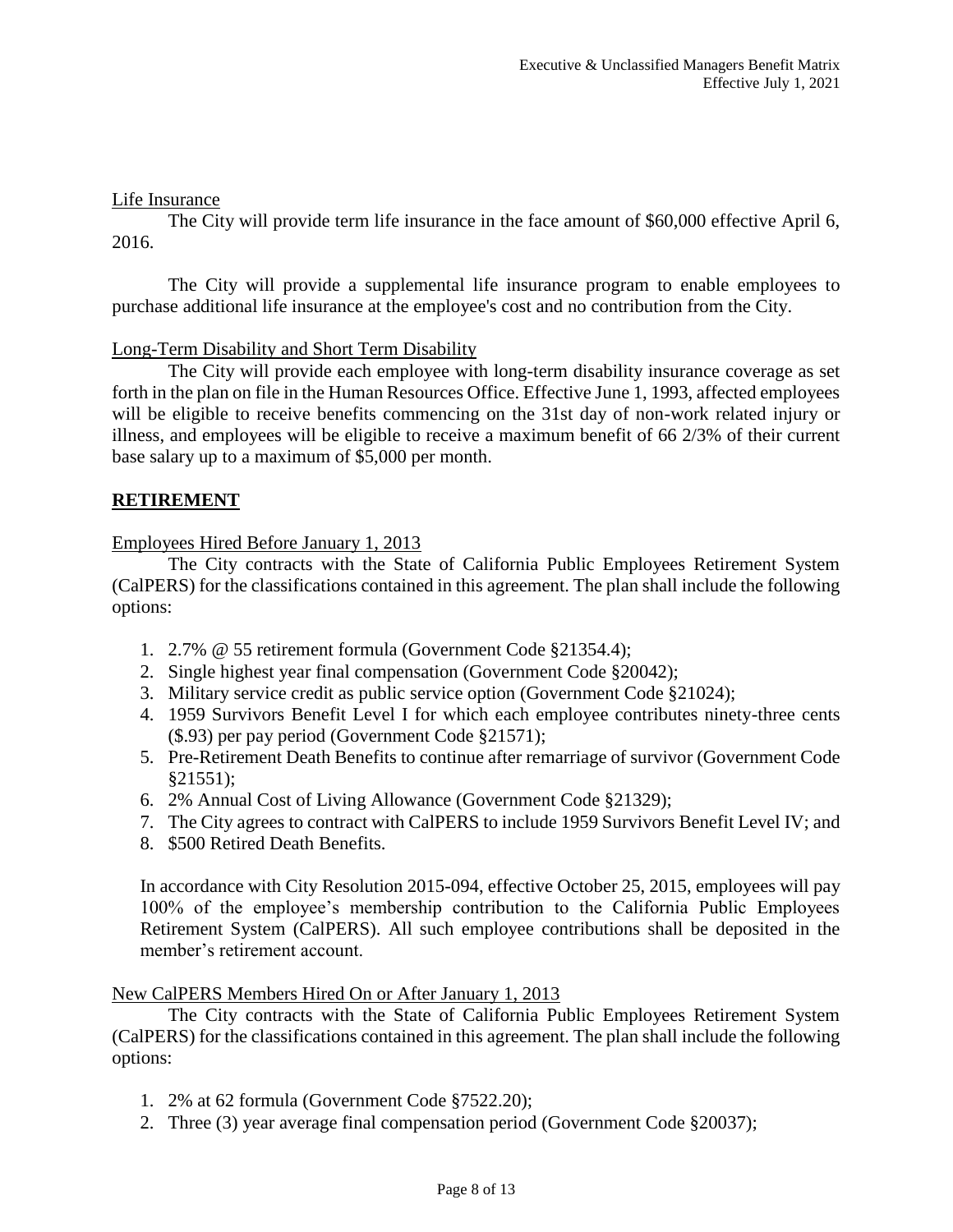- 3. Pre-Retirement Death Benefits to continue after remarriage of survivor (Government Code §21551);
- 4. Military Service Credit as Public Service (Government Code §21024);
- 5. 1959 Survivors Benefit Level I for which each employee contributes ninety-three cent (\$.93) per pay period (Government Code §21571);
- 6. 2% Annual Cost of Living Allowance (Government Code §21329);
- 7. Employees will pay 50% of the normal cost, currently 5.5% member contribution to CalPERS;
- 8. The City agrees to contract with CalPERS to include 1959 Survivors Benefit Level IV; and
- 9. \$500 Retired Death Benefits

# **Retiree Health Benefit Plan for Employees Hired Before July 1, 2020:**

For all employees hired prior to July 1, 2020, if upon retirement from the City, the employee enrolls in the City's CalPERS medical care plan, the City will pay the minimum employer contribution to CalPERS that is required by Government Code Section 22892(b). In addition, the City will cover the premium cost for retiree-only coverage in the retiree's chosen medical plan.

Effective the first full pay period following the date of MOU approval by City Council the Health reimbursement Account (HRA) will be terminated.

# **Retiree Health Benefit Plan for Employees Hired on or After July 1, 2020:**

For all employees hired on or after July 1, 2020, if upon retirement from the City, the employee enrolls in the City's CalPERS medical care plan, the City will pay only the minimum employer contribution to CalPERS that is required by Government Code section 22892(b).

# **BILINGUAL PAY**

Effective the first full pay period commencing on or after July 1, 2017, the City agrees to increase the bilingual pay amount from one hundred dollars (\$100.00) to one hundred fifty dollars (\$150.00) per month to a persona who is capable of speaking, reading, writing and/or interpreting the language of Spanish, Chinese, Japanese, Vietnamese, Tagalog, and Signing. Qualifying test established by the City shall make determination of capability. Re-testing of individuals will be required to determine bilingual capability in the above stated languages. Only those individuals who score at the level of "Good" or better will be eligible for bilingual pay.

# **ELECTRONIC DEVICE MONTHLY ALLOWANCE**

Effective the first full pay period commencing on or after July 1, 2017, the City will provide an Executive employee an amount of \$100.00 per month to obtain and maintain access to personal electronic communication devices (smart phones, tablets, laptops, etc.) also used for City business.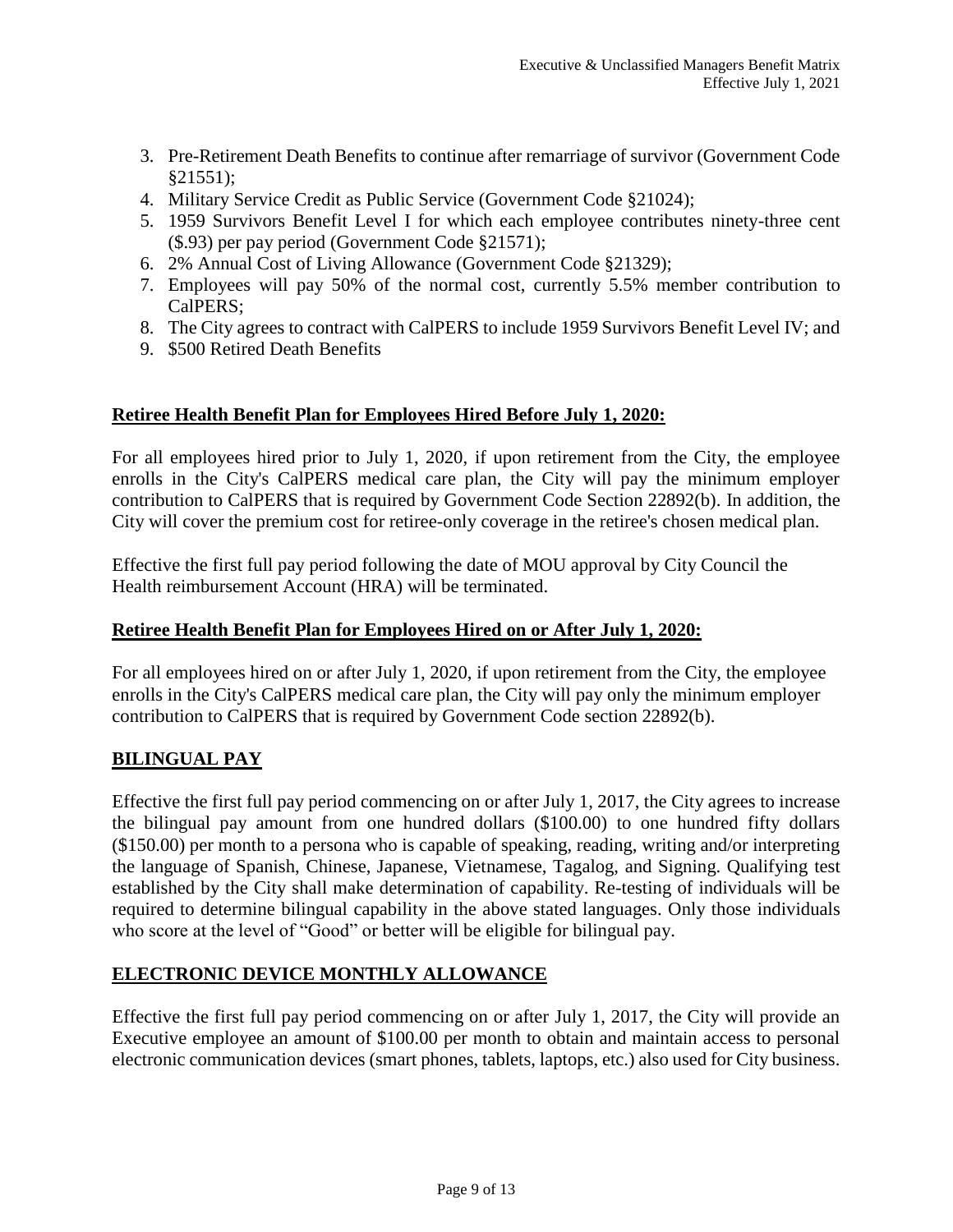# **LONGEVITY PAY**

Effective the first full pay period following the date of MOU approval by City Council the City agrees to provide a monthly longevity premium to each eligible employee as follows:

| <b>Years of Service</b>                  | <b>Monthly Premium</b> |
|------------------------------------------|------------------------|
| Five $(5)$ – Nine $(9)$ Years            | \$50                   |
| Ten $(10)$ – Fourteen $(14)$ Years       | \$100                  |
| Fifteen $(15)$ – Nineteen $(19)$ Years   | \$150                  |
| Twenty $(20)$ – Twenty-four $(24)$ Years | \$200                  |
| Twenty-five (25) Years or more           | \$250                  |

Part-time longevity will be applied at fifty percent (50%). For example, one year of part-time work cannot count for more than one half year of longevity. Employees hired full-time after July 1, 2020 will not receive part-time credit for longevity. This section is effective upon ratification and shall not result in back pay or retro pay.

### **ATTENDANCE AND LEAVES**

#### Sick Leave

The general policy for sick leave will be as set forth, for all full-time employees, in Section 11.4 of the Personnel Rules.

Sick leave will accrue at the rate of 3.6923 hours on a biweekly basis and shall be debited on an hourly basis.

Each eligible employee shall elect his/her maximum sick leave hours accrual. Dependent upon the total number of currently accrued sick leave hours, the maximum sick leave hours accrual may be set at 300 hours, 600 hours or 900 hours. If an eligible employee wishes to elect a maximum sick leave accrual level that is at a higher level than their closest currently accrued sick leave hours, they may do so. The maximum accrual elected by the eligible employee will be irrevocable. Once the election is made by the employee, such excess hours will be removed from the employee's sick leave hours accrual, calculated at their then straight time hourly rate and placed into a sick leave hours bank to be paid at 75% of the total value, with the timing and method of payment to be determined by the City.

When an employee's service with the City is terminated for any reason, no compensation shall be paid for the unused sick leave.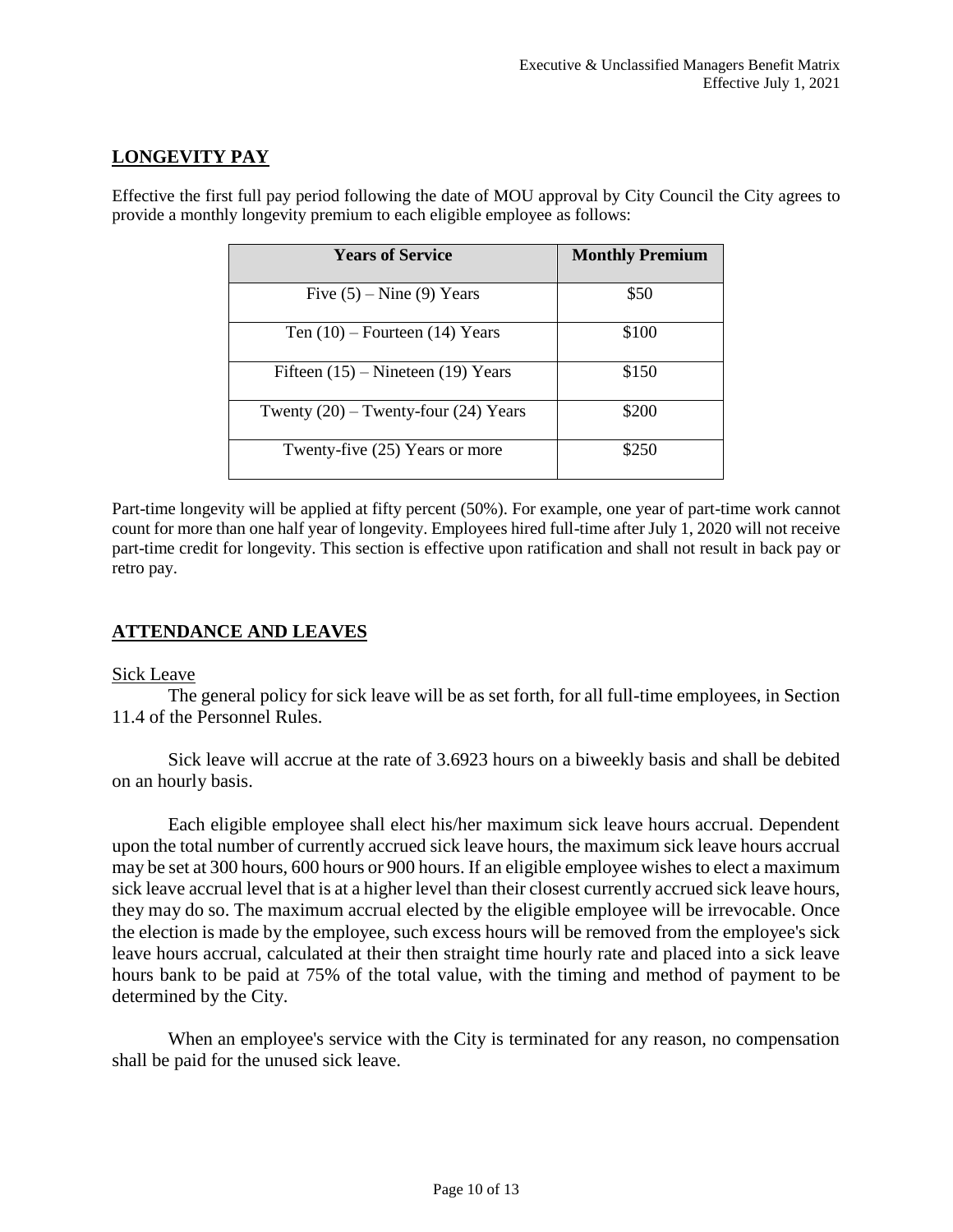## Annual Sick Leave Incentive

Sick leave shall accrue on hourly basis of eight (8) hours per month and shall be debited on an hourly usage basis. Each January 1, eligible employees will commence to accrue sick leave hours above their prior elected sick leave hours bank (300, 600 or 900). At the close of the calendar year, each eligible employee will receive 75% of the unused portion of sick leave hours as compensation, calculated at their then straight time hourly rate. Payment will be made at the next closest pay period.

### Bereavement Leave

Each classification represented by the Association shall receive the equivalent of their workweek per incident, as needed, for a death in their immediate family. Immediate family shall mean and include only the employee's spouse, children, stepchildren, foster children, grandchildren, parents, grandparents, brothers, sisters, State Registered Domestic Partner and spouse's Parents and spouse's grandparents. Said time will not be cumulative from one twelve month period to another nor will pay in lieu of unused leave for bereavement is provided.

## Vacation

Employees will be entitled to utilize accrued vacation leave after completion of six (6) months continuous employment with the City. Employees may be eligible to utilize accrued vacation leave at an earlier time, upon written request to and approval of their department head.

The times during which an employee may take his/her vacation leave shall be determined by the department head with due regard for the wishes of the employee and for the needs of the service.

Employees shall, each calendar year, be required to take a minimum of forty (40) consecutive hours vacation leave. In addition, an employee may, with approval of the appointing authority, use vacation leave in lesser increments during the calendar year.

Employees may accumulate up to a maximum of two (2) vacation periods in any one calendar year for the purpose of a vacation leave. A vacation period is defined as the maximum amount of vacation leave accrued by an employee in any calendar year, in accordance with Subsections (a), (b), (c), (d) and (e), as stated below.

- a. Employees having less than five  $(5)$  years of employment (vacation accrual = 96 hours per year) the maximum amount of vacation that may be accumulated shall be 192 hours.
- b. Employees having more than five (5) years of service but less than ten (10) years of employment (vacation accrual  $= 120$  hours per year), the maximum amount of vacation that may be accumulated shall be 240 hours.
- c. Employees having more than ten (10) years but less than fifteen (15) years of employment (vacation accrual  $= 144$  hours per year), the maximum amount of vacation that may be accumulated shall be 288 hours.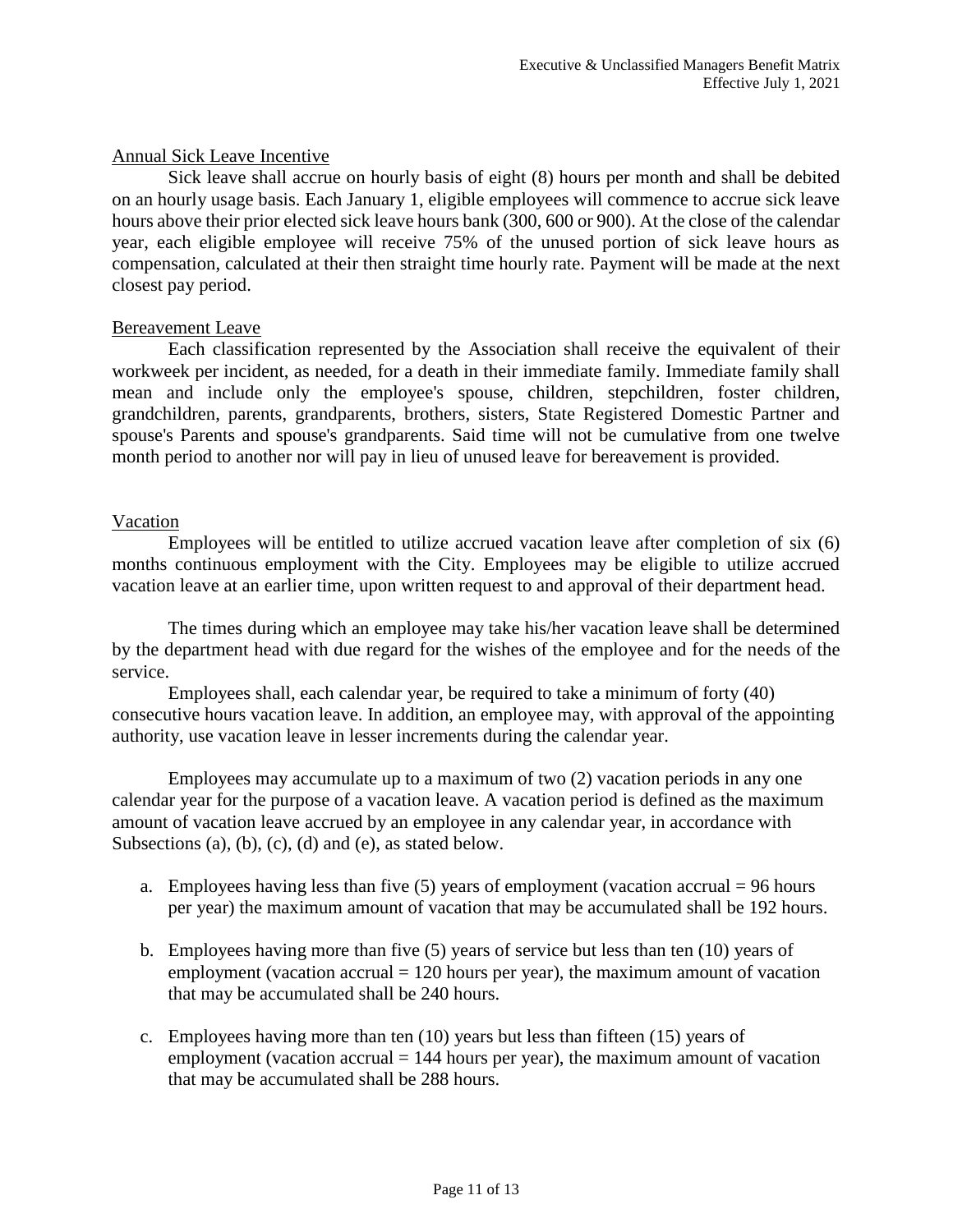- d. Employees having more than fifteen (15) years but less than twenty (20) years of employment (vacation accrual  $= 168$  hours per year), the maximum amount of vacation that may be accumulated shall be 336 hours.
- e. Employees having over twenty (20) years of employment (vacation accrual 192 hours per year). The maximum amount of vacation that may be accumulated shall be 384 hours.

If the employee, because of business necessity, is not able to utilize excess accrued vacation hours, upon written request to and approval of the Department Head, an employee will be given an extension in order to take his/her vacation. In cases where the employee forfeits vacation leave time at the request of the City, upon approval of the Chief Executive Officer or designated representative(s), said employee shall be compensated for forfeited vacation leave time at the employee's current rate of pay. It is the employee's responsibility to schedule vacation time well in advance to avoid forfeiting his/her vacation or to avoid any conflicts.

Business necessity is defined as an urgent operational need requiring the employee's presence, as determined by the Department Head, Human Resources Manager and City Manager.

Human Resources will send out an email reminder on a semi-annual basis reminding employees to routinely check their vacation balances online to determine if they are at a use or lose status.

In the event a legal holiday falls during a vacation leave, such holiday shall not be charged as vacation leave, and the vacation leave shall be extended or accredited accordingly.

Employees who separate from the service of the City shall be eligible to receive compensation for all unused, accrued vacation leave.

### Administrative Leave

Effective the first pay period including July 1, 2017, each employee shall receive a maximum of eighty (80) hours of administrative leave with pay each fiscal year. The use of such leave shall be at the reasonable discretion of the employee.

Unused time at the end of each fiscal year, June 30, will be paid during the following month of July with said time being calculated at their then straight time hourly rate.

#### Holidays

For employees working a 4/10 plan, the following days shall be observed as holidays:

January 1st, the third Monday in February; the last Monday in May; July 4th; the first Monday in September; November 11th; the fourth Thursday in November; December 24th; December 25th; and such other days as may be designated as holidays by motion of the City Council.